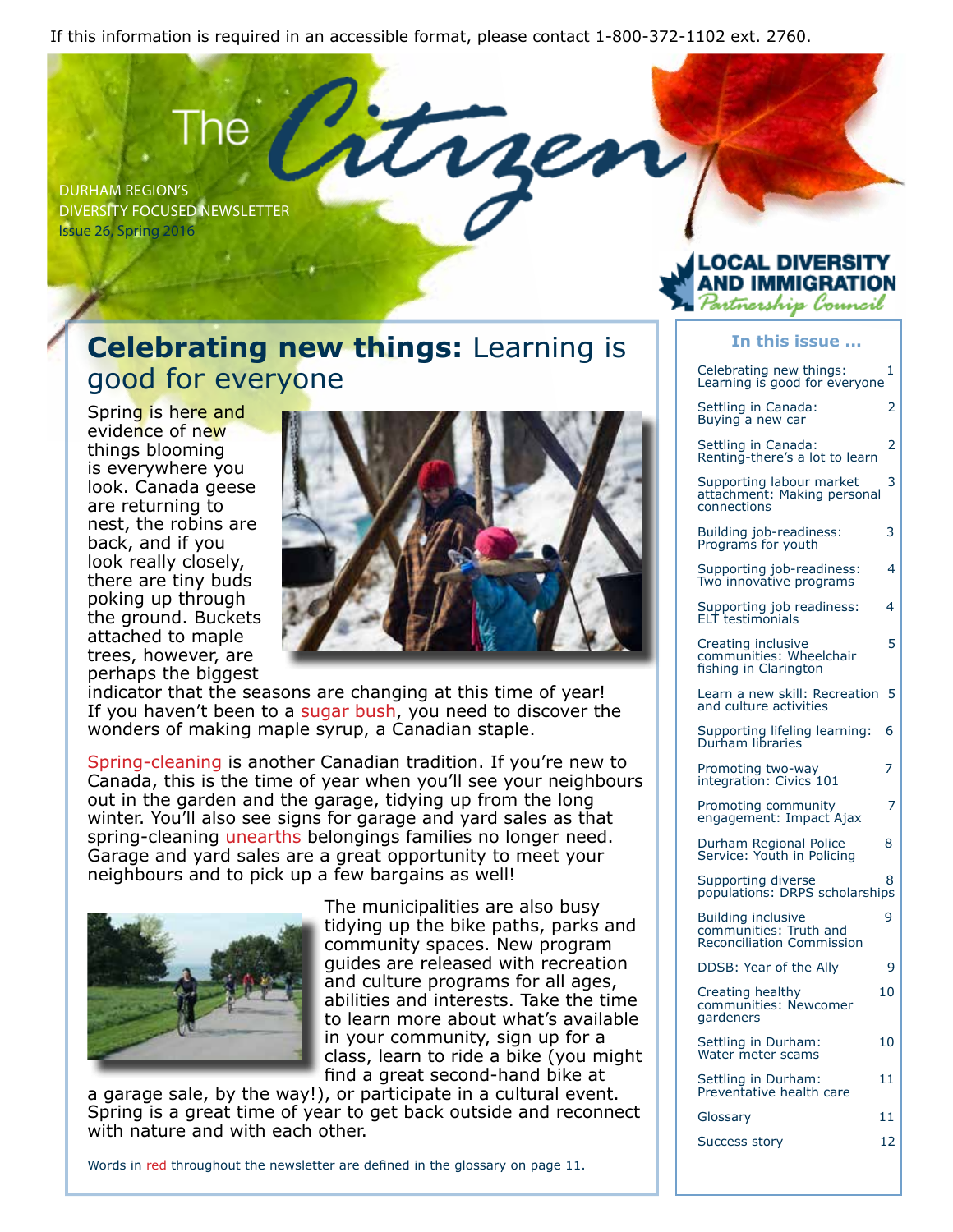### **Settling in Canada:** Buying a new car

Thinking about buying a car? Did you know that all-in price advertising is the law? If a dealer advertises a price for a vehicle (new or used), Ontario law requires that the price include ALL fees and charges the dealer intends to collect, with the exception of HST and licensing.

Examples of what must be included in an advertised price:

- Freight (for new vehicles)
- Inspection charges (pre-delivery expense, pre-delivery inspection)
- Administration fees (also referred to as 'admin fees')
- Government levies (air tax, etc.)
- Ontario Motor Vehicle Industry Council (OMVIC fee) (\$10)
- Safety and e-test (unless the ad contains a mandated "Unfit" or "As Is" disclosure statement)
- Cost of products or services dealer has preinstalled



What should a consumer do if a dealer tries to add charges that exceed the advertised price? Walk away, shop elsewhere and report the offending dealer to OMVIC, Ontario's vehicle sales regulator.

Know your rights! OMVIC offers FREE car buying seminars throughout the province to new Canadians, students, community groups and first-time car buyers as part of its mandate to educate consumers. To book a car buying seminar for your group, contact OMVIC's Communications Team at omvic@omvic.on.ca.

# **Settling in Canada:** Renting - there's a lot to learn



Many new residents to Ontario rent their first homes. Rental agreements, leases and required deposits can vary greatly from one community or country to the next. In Ontario, landlords and tenants (renters) have specific rights and obligations under the law. Every year, the Durham Community Legal Clinic organizes a public information session called The Durham Region Housing Forum. It is a half-day information session. Both individuals and service providers would benefit from attending. Topics include: Tips From the Bench, presenting evidence and the standard of proof, Examining Common Landlord and Tenant Board Applications (both Tenant and

Landlord), how to file an application, the hearing process and more, the Housing Stability Program, the application process and eligibility requirements. Please register if you want to learn more. The next session is Thursday, April 21 (8:30 a.m. to 12:30 p.m.) at King Street Pentecostal Church, 611 King St. W., Oshawa, ON. The cost to attend is \$10 (light refreshments included). To register please email petitl@lao.on.ca.

The Region of Durham Housing division is also offering information sessions on landlord and tenant rights. You are invited to join in the discussion with local by-law officers, Public Health inspectors and legal representatives. Sessuins will be held at the following locations: Thursday, April 28 from 1:30 to 3:30 p.m. at the Whitby Public Library, 405 Dundas St. W., Whitby; Thursday, May 5 from 2 to 4 p.m. at the Oshawa Public Library, 65 Bagot St., Oshawa; Thursday, May 12 from 2 to 4 p.m. at the Ajax Welcome Centre, 458 Fairall St., Ajax; and



Wednesday, May 18 from 2 to 4 p.m. at the Oshawa Public Library (Northview Branch), 250 Beatrice St. E., Oshawa. For additional information, please call 905-668-7711 ext. 2457.

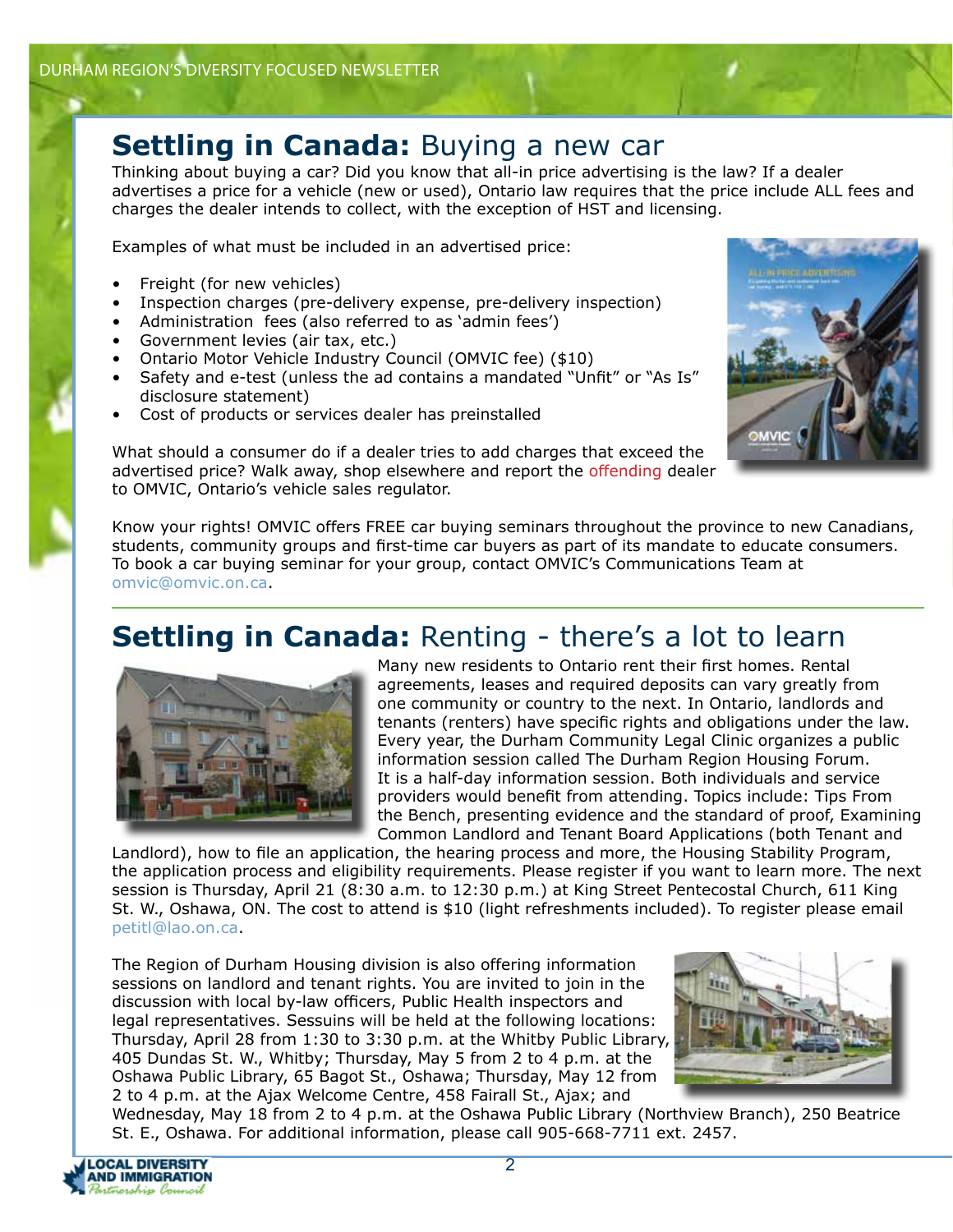### **Supporting labour market attachment:**<br>Making personal connections Making personal connections



To gain a competitive edge, employers want<br>people who know how to relate to customers and To gain a competitive edge, employers want colleagues. When it comes to employment skills, many newcomers focus on knowledge of hard skills. Soft skills are undervalued but they play an important role in the Canadian workforce.

The Citry

To better equip newcomer youth in Durham Region, a Youth Workers' Forum will be held at the Ajax Welcome Centre on April 9. At this informative and interactive event, youth will gain a better understanding of how to job search, interview effectively, network, utilize soft skills,

and an actually pay on detailed since the topic include compressions contained, onerating, minimum.<br>Wage, legal rights, health and safety, and workplace culture.<br>Special thanks to Agilec, Community Development Council Durh and understand payroll deductions. Other topics include: employment standards, overtime, minimum wage, legal rights, health and safety, and workplace culture.

Pickering chapter, Durham Community Legal Clinic, Durham Tamil Association, John Howard Society<br>and SWIS for collaborating on this forum. and SWIS for collaborating on this forum.

Pre-registration is required and space is limited. Please call 1-877-761-1155 and visit www.welcomecentre.ca/durham to learn more!

# **Building job-readiness:** Programs for youth

Two new youth programs will be launched this spring that are designed to help youth, including students, to find employment.

Youth Job Link is designed for youth 15 to 29 years old that could benefit from extra help to plan their careers and transition into the labour market. The program will offer year-round support to help youth gain career management skills, gain exposure to career exploration activities, and receive assistance in finding employment, including, summer, part-time and full-time employment. It is expected the majority of youth will use this service in the summer.



Youth Job Connection Summer (YJCS) program is for youth 15 to 18 years of age. This program provides summer, part-time job placements during the high school years for youth facing challenging life circumstances and needing support transitioning from school to work. The program will offer up to 20 hours of paid pre-employment training, job placements up to eight weeks during the summer and up to 10 hours per week during the school year. The program offers incentives to employers.

Youth who have left school and are experiencing significant, multiple or complex barriers to employment will benefit from Youth Job Connection which launched October 2015; offering year-round 60 to 90 hours of paid pre-employment services, job matching, and mentoring support.

If you're interested in finding out more about these programs or what other supports are available for job-seekers, visit www.durhamimmigration.ca>working>job search help.

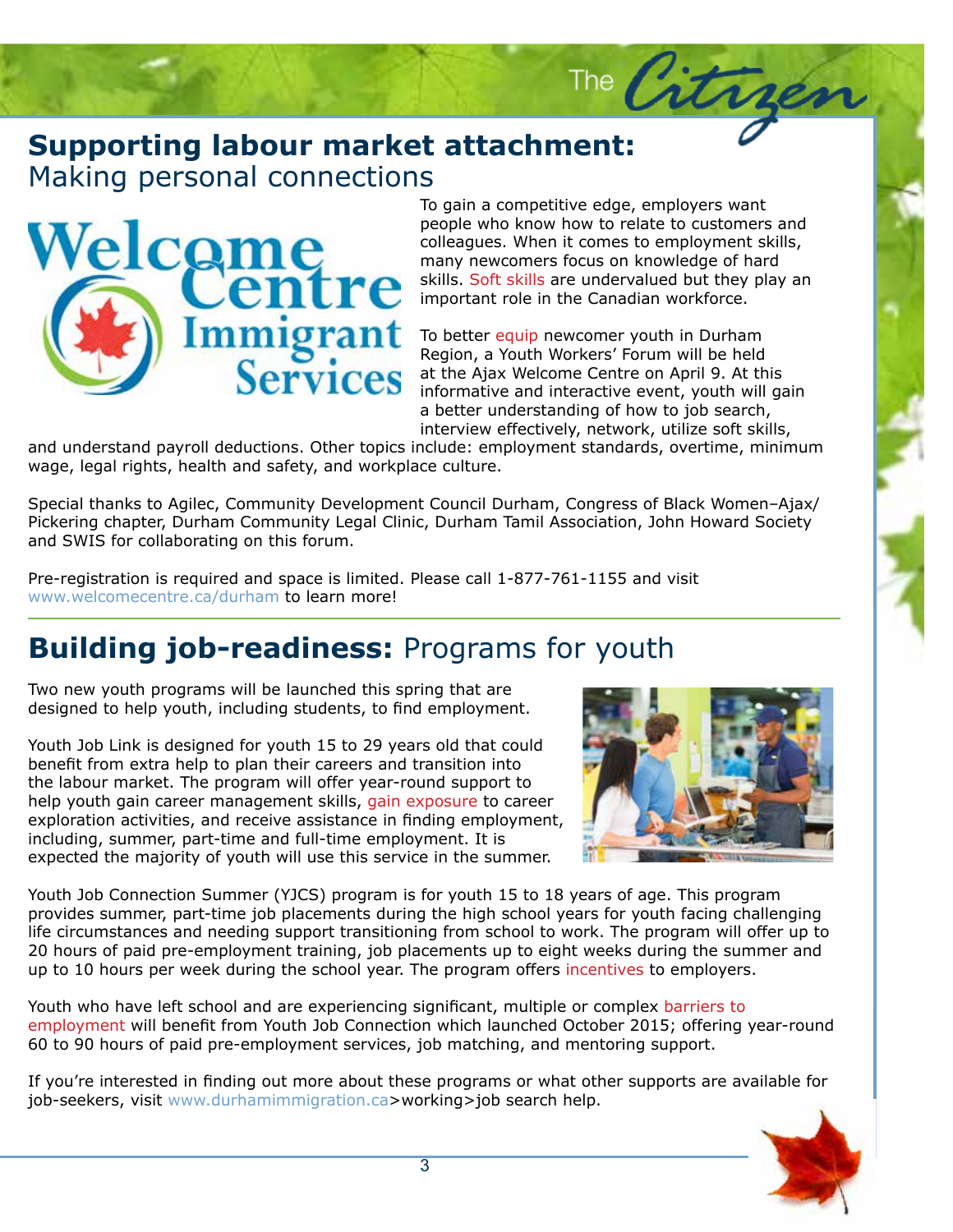# **Supporting job-readiness:** Two innovative programs

Gaining Canadian work experience and learning the soft skills, the ways of working in the Canadian workplace, are critical to newcomers' success in finding and keeping good jobs. There are two innovative programs in Durham that provide that exposure and that experience.



**Enhanced Language Training (ELT) Program** - The ELT Program provides eight weeks of advanced English classes for internationally trained workers plus an additional eight weeks for the participants to gain Canadian work experience through our unpaid internship/mentorship component. The ELT Program helps participants upgrade their English language and employability skills as well as competitiveness in the labour market. For more information, visit www.ddsb.ca/school/dce/Programs/learnenglish/ chooseprogram/elt/Pages/default.aspx

#### **THE MENTORING PARTNERSHIP**

例

**The Mentoring Partnership Program (TMP)** - TMP provides occupation- specific mentoring relationships. Mentors help the mentee to develop their professional networks and job search strategies, understand the Canadian context of their profession and workplace culture, and share information on their industry and occupation. After

participating in the program, unemployment rates for mentees decreased from 73 to 19 per cent, average full-time earnings increased from \$36,905 to \$59,944, and the percentage of those working in their field increased from 27 to 71 per cent. For more, email mentorship@unemployedhelp.on.ca.

If you are a newcomer interested in employment-related programs, visit the Welcome Centres for more information.

# **Supporting job-readiness:** A testimonial to the success of the ELT Program

Gunay Sayim joined The Enhanced Language Training Program in September 2015. With a professional background in finance, Gunay wished to work as a customer service representative in a bank. The Coordinator of the ELT Program contacted the Manager of Customer Service at Scotiabank in Oshawa. Impressed by Gunay's professionalism, the bank offered her an eight week placement as a customer service representative. One week before the placement ended, Gunay sent the following message to the Coordinator of the ELT Program:

*"I can't wait to tell you that today my life changed because of you. (The bank) offered me a job. I was in tears thinking of my kids and my life and two amazing people who changed my life around. I don't know how to thank you in words, because there no words to express my feelings. Thank you once again for everything".* 



The ELT Program has been partnering with Scotiabank since 2008 and has had remarkable success. The Oshawa Manager of Customer Service recently shared her experience of the partnership with us:

*"I have had tremendous success with the ELT program. I have been able to facilitate the hiring of seven candidates to Scotiabank. Most recently, Scotiabank was able to train, coach, mentor and hire a wonderful young lady by the name of Gunay Sayim. I would definitely recommend this program to businesses if they are looking to hire trained professionals that have a great attitude and willingness to achieve success. Thank you to Alana and her team at ELT!"* 

If you'd like to participate in the ELT Program, as a student or as an employer, please contact Alana Magsombol at alana.magsombol@ddsb.ca or 905-440-4488.

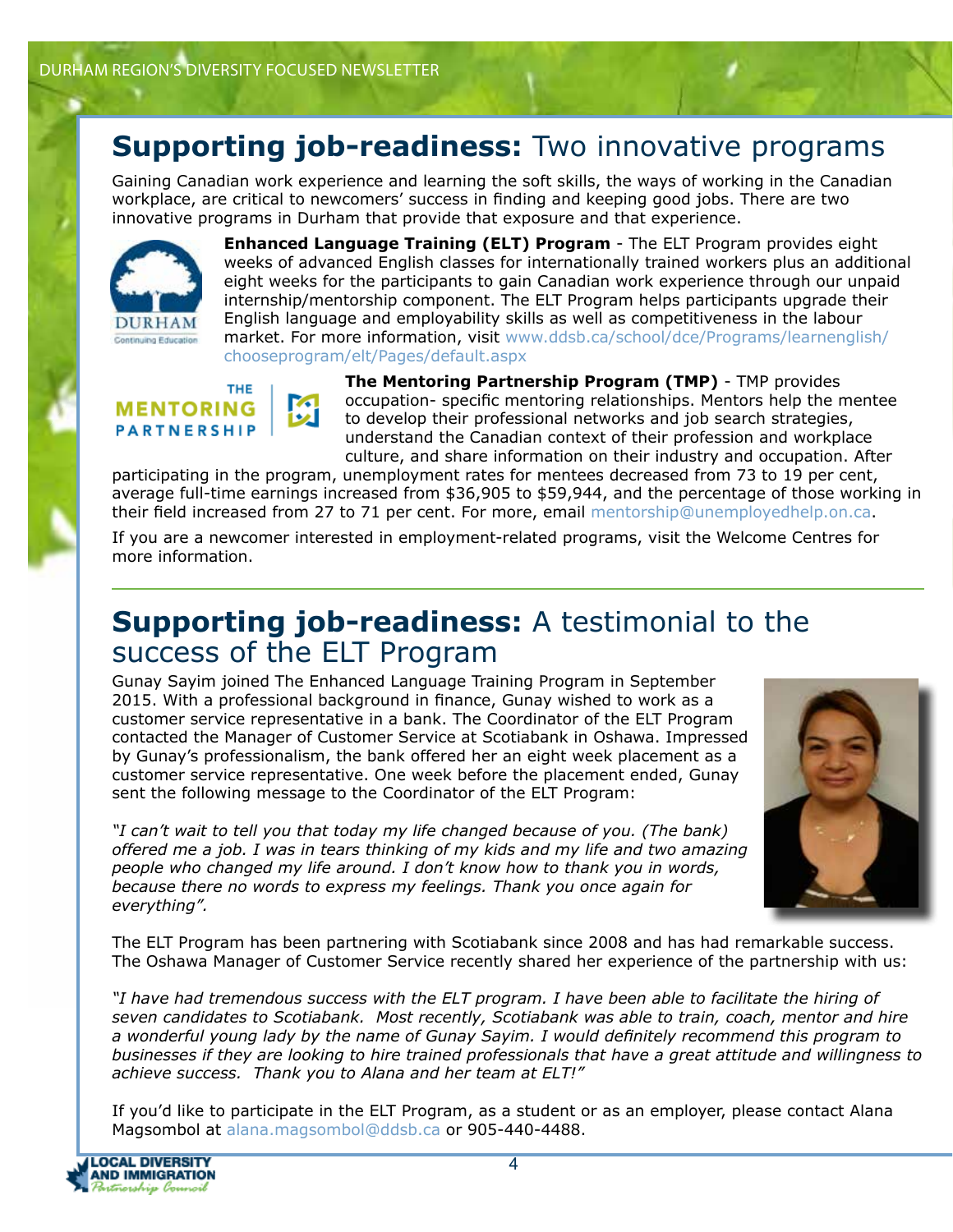# **Creating inclusive communities:** Wheelchair<br>fishing in Clarington fishing in Clarington

Do you love to fish? Would you like to try fishing but worry about<br>accessibility? accessibility?

Fishing is an age-old pastime, enjoyed by everyone but sometimes it can be difficult to access good fishing spots due to mobility challenges. To address this, the Municipality of Clarington has a new wheelchair accessible trail, the first of its kind in Durham Region, which has been created at Bowmanville Creek. The trail, made of natural surface gravel, allows wheelchair-using adults and children a way to enjoy fishing. The project was initiated by the Bowmanville Creek Conservation Group, after a wheelchair-using angler requested an accessible spot for fishing in the area.

The location of the accessible fishing spot was chosen using data from studies that showed where fish congregate and should make for some great fishing. The area is large enough to accommodate several wheelchair-using anglers and their friends and will be enjoyed by residents and visitors.

Please note, those between the ages of 18 to 64 will need an Ontario Fishing Outdoors license, which can be purchased online at www2.on.wildlifelicense.com/start.php?lang=1.

So, why not give fishing a try? Enjoy beautiful weather and beautiful scenery, all while catching your dinner!



The Citrges



# **Learn a new skill:** Recreational and cultural activities for everyone



Ontario is full of lakes, ponds and rivers. Knowing how to swim is not just for fun. Swimming is a wonderful activity and necessary life skill for all ages. It is also an excellent form of exercise. Swim skills are not innate and must be taught, as everyone deserves the chance to be safe around the water. Consider dropping into your local municipal pool for a public swim to enjoy a splash with your family, meet other families in your neighbourhood, sign up for a pre-school, child, youth, adult or senior learn to swim program or get your heart pumping in an aquafit class.

Fitness programs are also an excellent way to meet new friends, develop language skills and stay fit. From yoga to zumba to salsa dancing, be sure to take advantage of all the programs and opportunities your local recreation centre offers for you to lead a healthy and active life.

Financial assistance is also offered for many of these programs. For more information on recreation subsidization programs, please visit www.durham.ca/recsubsidy.

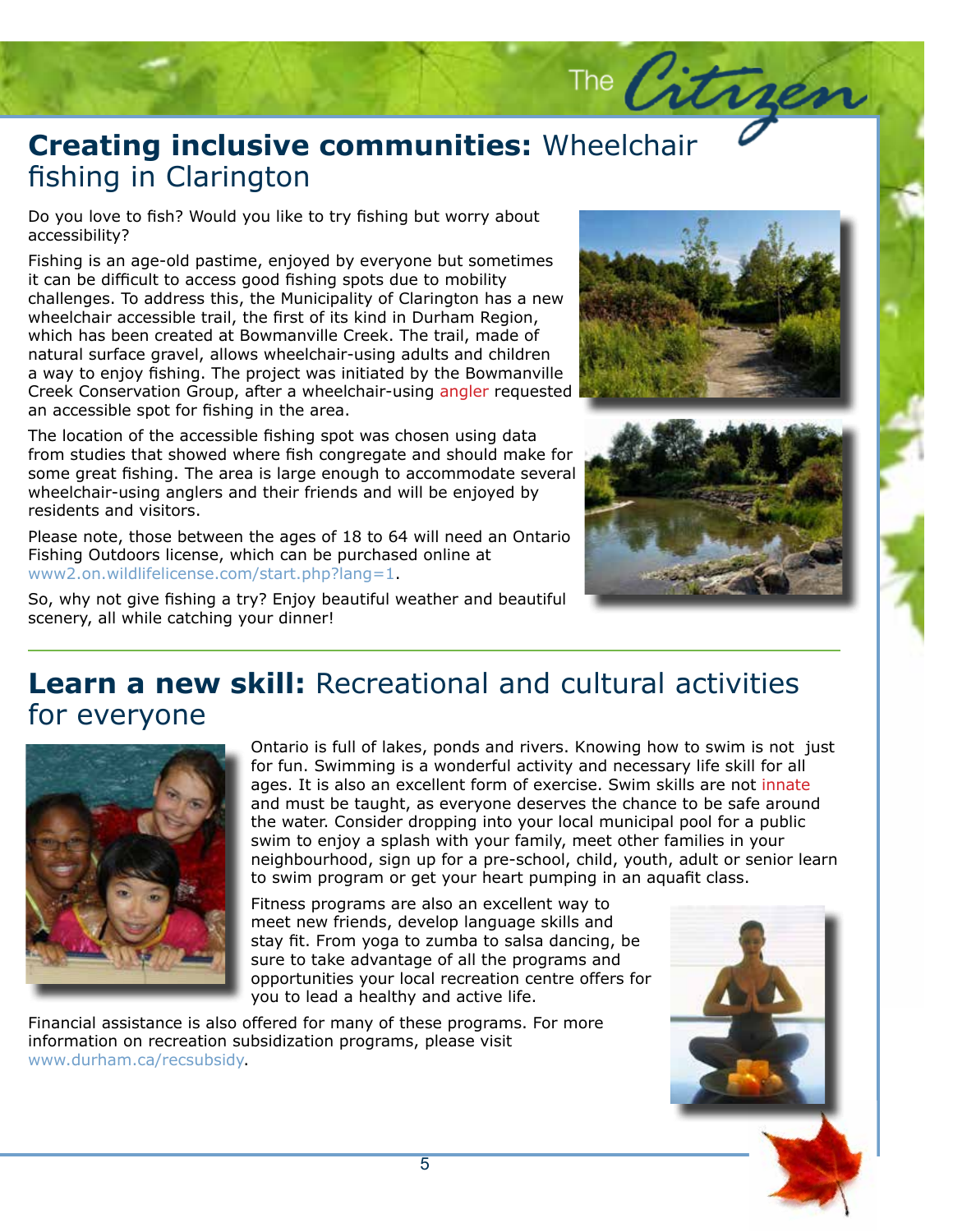# **Supporting lifelong learning:** Durham libraries









Are you looking for an opportunity to learn new skills? Are you short on time? The award-winning How-to in 10 Festival and Road Show is here to help! Come and satisfy your curiosity, stimulate your senses, and discover a new talent and skill (or 20!) in 10 minutes or less.

So, what exactly is the How-to in 10 Festival and Roadshow? Visit any of the five libraries hosting the festival this year to meet and learn from experts–artists, cultural groups, organizations, and businesses–in your very own community. Skills can be learned in **10 minutes or less**, and each location will host different groups. Come out to one or all of the festivals to learn as many skills as you can! Learn how to build your own fishing lure, tie a saree, make healthy eating choices, get physically fit, and so much more!

The How-To in 10 Festival began in 2013 at the Pickering Public Library. In 2014, the concept was adopted by other Durham Libraries to become a travelling festival. In 2014, the Durham Region Libraries were thrilled to receive the Durham Art of Transition Creative Award, celebrating creativity and culture in the Region.

The five Durham libraries that are bringing the How-to in 10 Festival to their communities this spring are listed below. The libraries in Durham Region are known for their excellent collections and services that help residents learn, connect, explore and create. The How-to in 10 Festival is a new twist on fun and learning at the library!

#### **No need to register, just drop in!**

Whitby Public Library | Saturday, April 30 Oshawa Public Library | Saturday, May 7 Clarington Public Library | Saturday, May 14 Pickering Public Library | Saturday, May 28 Uxbridge Public Library | Saturday, June 4







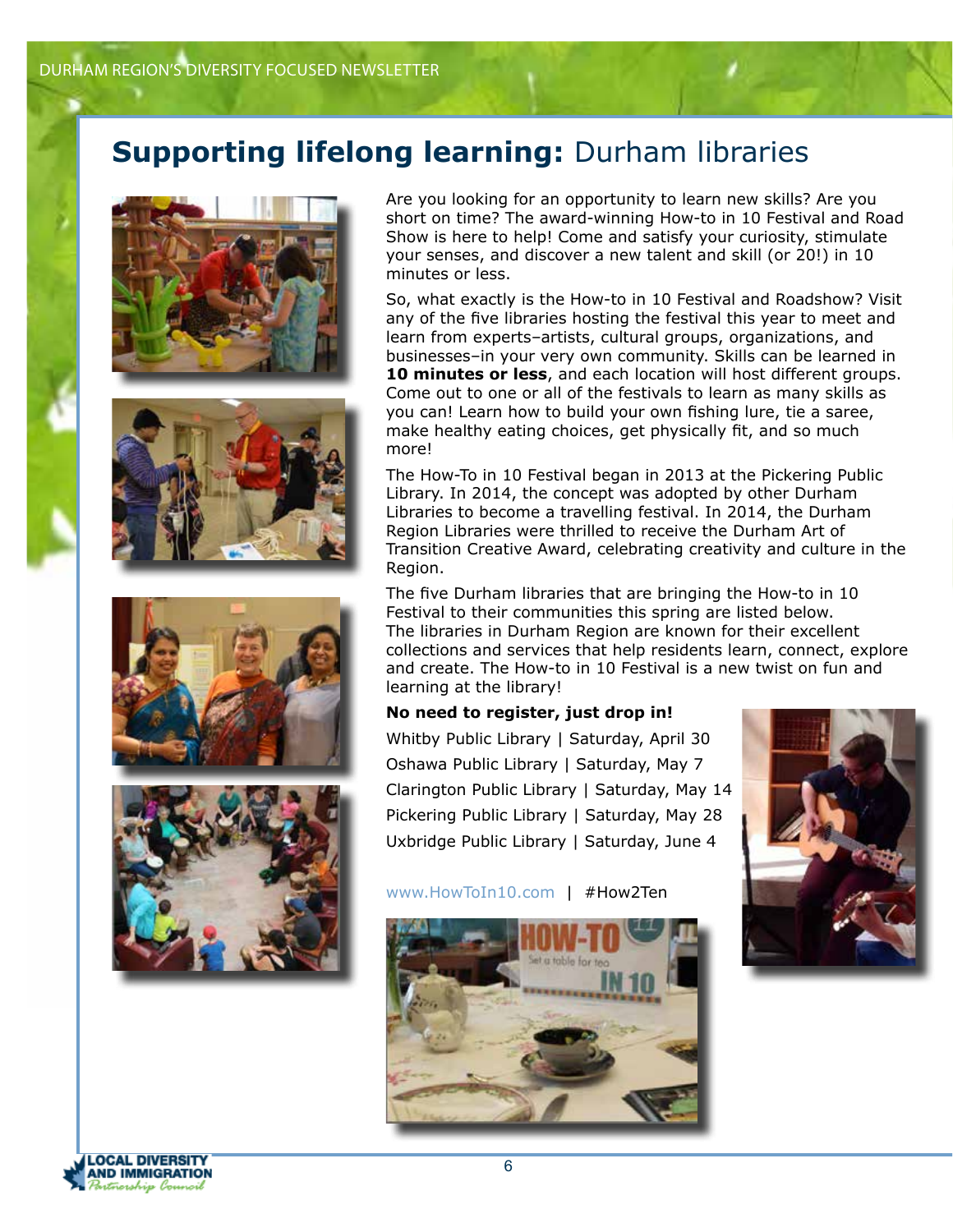### **Promoting two-way integration:** City of Pickering<br>Civics 101 Civics 101



On March 2, 26 Pickering residents successfully graduated from "Pickering 101 – Your City. Right Now.," a free, seven-session course designed to help them understand how their local government works.

The Citrges

The course was delivered through weekly two-hour classes by City staff who informed participants on what is involved in the planning and delivery of the services, events and programs that touch their everyday lives, and how they can impact change and improvements to these services.

As well as building trust and fostering meaningful, lasting relationships, the course was designed to build informed citizens who could collaborate with City staff on future community engagement opportunities.

Classes covered a variety of topics, including the history of Pickering, future city planning and development, a meet and greet with the Mayor and Members of Council, and more.

The City of Pickering is committed to building a culture of community engagement, to provide residents with a greater sense of agency, purpose, connectedness and responsibility. Pickering 101 was a recommendation identified in the City's Community Engagement Strategy, a report designed to guide and enhance the City's engagement efforts. Learn more about it at www.pickering.ca/pickering101.

### **Promoting community engagement:** Impact Ajax

The Town of Ajax's IMPACT Ajax program provides grant money and other supports to enhance the quality of life for Ajax residents. As a one-stop shop for all Town supports, IMPACT Ajax provides the community with an opportunity to attend capacity building workshops or to apply for direct funding or fee waivers to create impactful programs, services, and events that would otherwise not have been accomplished due to financial constraints.



Connect • Support • Innovate

The program has become a novel community development approach that has incubated progressive, innovative, and sustainable solutions by community organizations and neighbourhoods. Examples of projects, initiatives, activities and events, include neighbourhood gatherings, Neighbourhood Watch training sessions, newcomer summits, information workshops and seminars, and arts and cultural events. Through the development and implementation of these projects, initiatives, activities and events, the Town has been able to build relationships and capacity within its neighbourhoods and the not-for-profit sector. IMPACT Ajax investments have cultivated collaboration among community organizations and neighbours, have started to identify, address, and bridge current gaps in programs/ services, and provide the Town with tools that foster sustainable project legacies.

For more information, visit www.ajax.ca/impact.

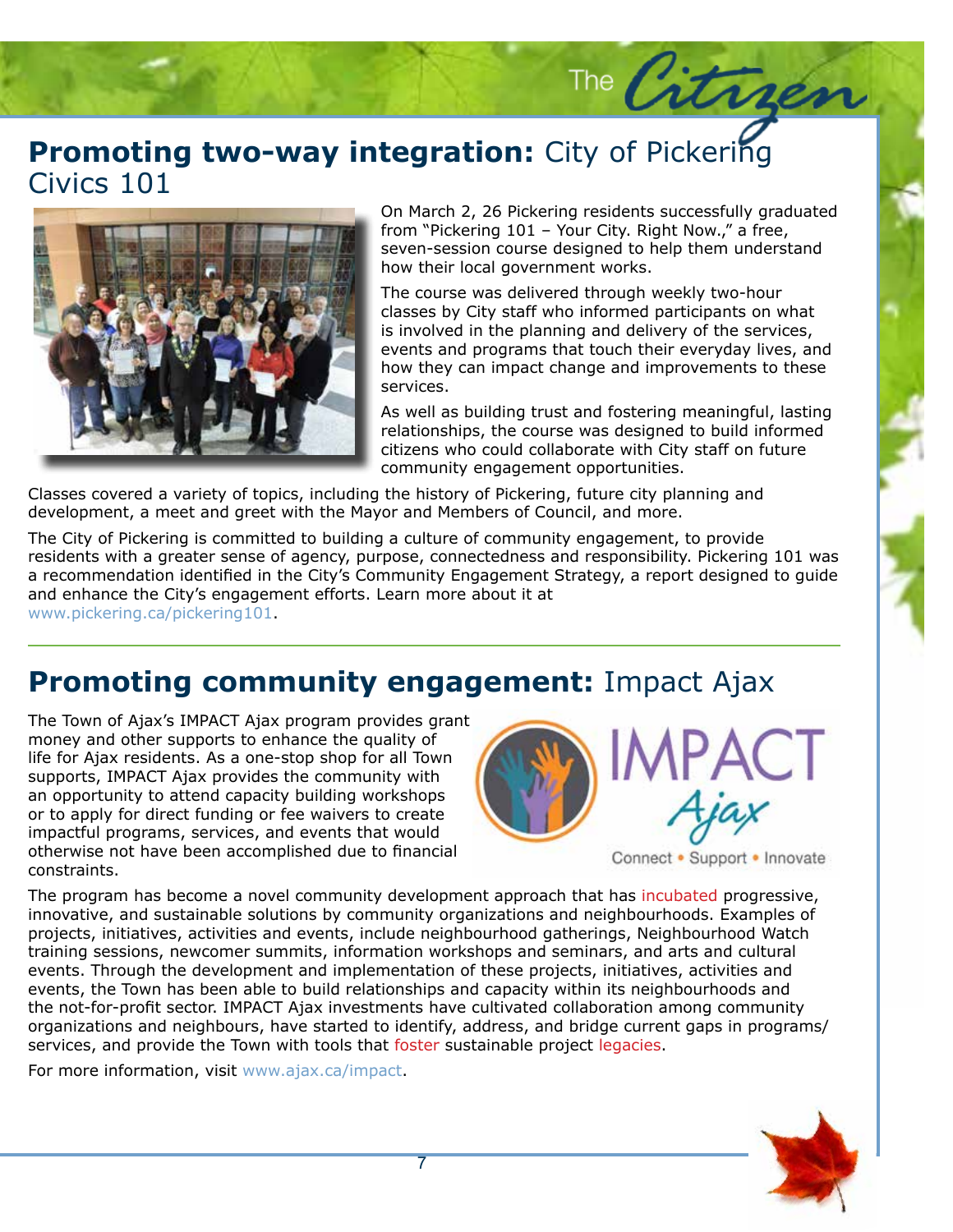# **Durham Regional Police Service:** Youth in Policing

Police services across Canada are engaging with communities to bring diverse voices into the work that they do. In some countries and in some communities, the police may be seen in a negative manner. In Durham, the Durham Regional Police Service (DRPS) is working closely with local communities to build trust, engagement and to promote policing as a positive career option for youth.

Throughout the Youth in Policing (YIP) program, youth interact with and learn about the many aspects of policing. YIP members have the opportunity to serve their community and develop leadership and teamwork skills. In addition, the Youth In Policing Initiative helps to empower others to make positive changes within their communities, their lives and the lives of others, allowing individuals to develop and enhance critical professional skills which helps to prepare them for future employment.

Annually, there are two separate initiatives. The Summer Initiative runs for eight weeks for 40 hours, and the other is the After School Initiative that runs part-time on Wednesday nights and Saturdays for 14 weeks throughout the school year.



Both initiatives

enable its members to participate in a working experience that has extensive benefits including Conflict-Anger-Learning-Mediation training, First Aid CPR training, Harmony Diversity Certifications, along with many others. Students are able to build self-confidence, to make a difference in themselves and within their communities with the hopes to collectively cause a ripple effect of positive change.

For more information, visit www.drps.ca.

### **Supporting diverse populations:**  DRPS Scholarships

The Durham Regional Police Service is pleased to announce that a Diversity Scholarship Program has now been established as one component of a strategy to expand our organizational commitment to diversity, equity and inclusion.

Recruiting and retaining diverse applicants has been a challenge for many police services. Traditionally, many people from diverse backgrounds do not consider policing as a profession; therefore, it is a key priority to work with community members to change the mindset of those cultural groups which have a negative view of policing to one where policing is considered a reputable career choice for all diverse groups.

This initiative is intended to assist those that have been marginalized and/or may face economic challenges when considering higher education. This scholarship will hopefully also contribute to making DRPS more accessible as a career choice.

The goal of the scholarship is to recognize and reward two students from diverse backgrounds who reside in Durham Region and will be attending either the University of Ontario Institute of Technology



(UOIT), Durham College or Trent University by awarding them a scholarship in the amount of \$1,500.00. Application information is available at www.drps.ca.

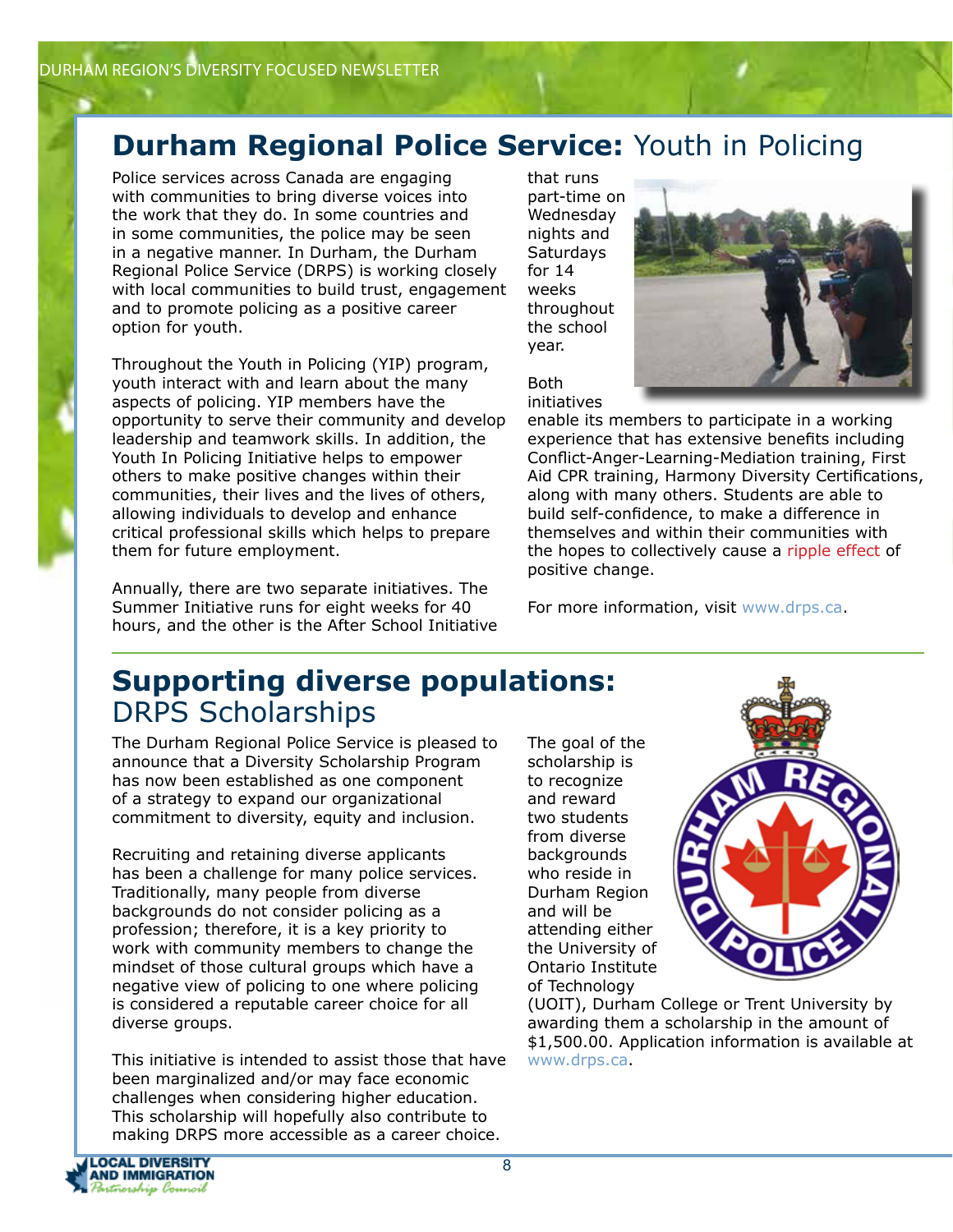## **Building inclusive communities:** Truth and Reconciliation Commission Reconciliation Commission

As a newcomer, learning the history of Canada is important.<br>The culture, history and contributions from the perspective o and margements people of canada have been absent in canadiant history. It is time to become aware and change our present and future history collectively by taking action as Canadians through social justice endeavors. The Durham District School Board is committed to providing future social justice opportunities to infuse this content across all subject areas. Diversity and inclusive education is a priority across the Durham District School Board. The culture, history and contributions from the perspective of the Indigenous people of Canada have been absent in Canadian

First Nation, Métis and Inuit culture, history and perspectives are embedded in the curriculum for all grade levels. With the publication of the Truth and Reconciliation Commission's Call to Action, educators are involving students in social justice<br>campaigns. campaigns.

Durham Continuing Education students participated in 'The Faceless Dolls Project'. The Native Women's Association of Canada launched this program to raise awareness across Canada of missing and murdered Indigenous women. Faceless dolls were created to promote awareness of this sensitive issue in the school and community.

Project of Heart examines the history and legacy of Indian Residential Schools in Canada and commemorates the lives of thousands of Indigenous children who attended. Staff and students have decorated wooden tiles worn as a conversation piece to spread awareness and truth about residential schools.



The Citr





# **Durham District School Board:** Year of the Ally - Another reason to celebrate

In Canada, all people are equal under the law. As a part of their commitment to Equity and Inclusive Education and their declaration of the Year of the Ally, Durham District School Board (DDSB) is proud to announce the implementation of the new Anti-Oppression Equity and inclusive Education Course for all schools, both elementary and secondary. The course was written for DDSB staff, by DDSB staff in partnership with the York Region District School Board, to recognize the oppression that exists in our society and attempts to mitigate its effects and eventually equalize the power imbalance in our communities. The course helps participants understand how anti-oppression practices increase student achievement, well-being and engagement.

Through the identification of inequities, participants will strengthen their competencies to maintain healthy relationships and recognize that being an ally is a core competency of our daily work as part of our commitment to providing equity of opportunity for all learners. Teachers examine social identities and the impact they have had on their life and understand the importance of intersectionality and the relationship to privilege and power. There is a three to five year plan in place for all schools to participate in training. Secondary schools are now completed and the training of the elementary panel began in January 2016. For more information on equity and inclusion initiatives at the DDSB, visit www.ddsb.ca/AboutUs/EquityInclusiveEducation/Pages/Default.aspx.

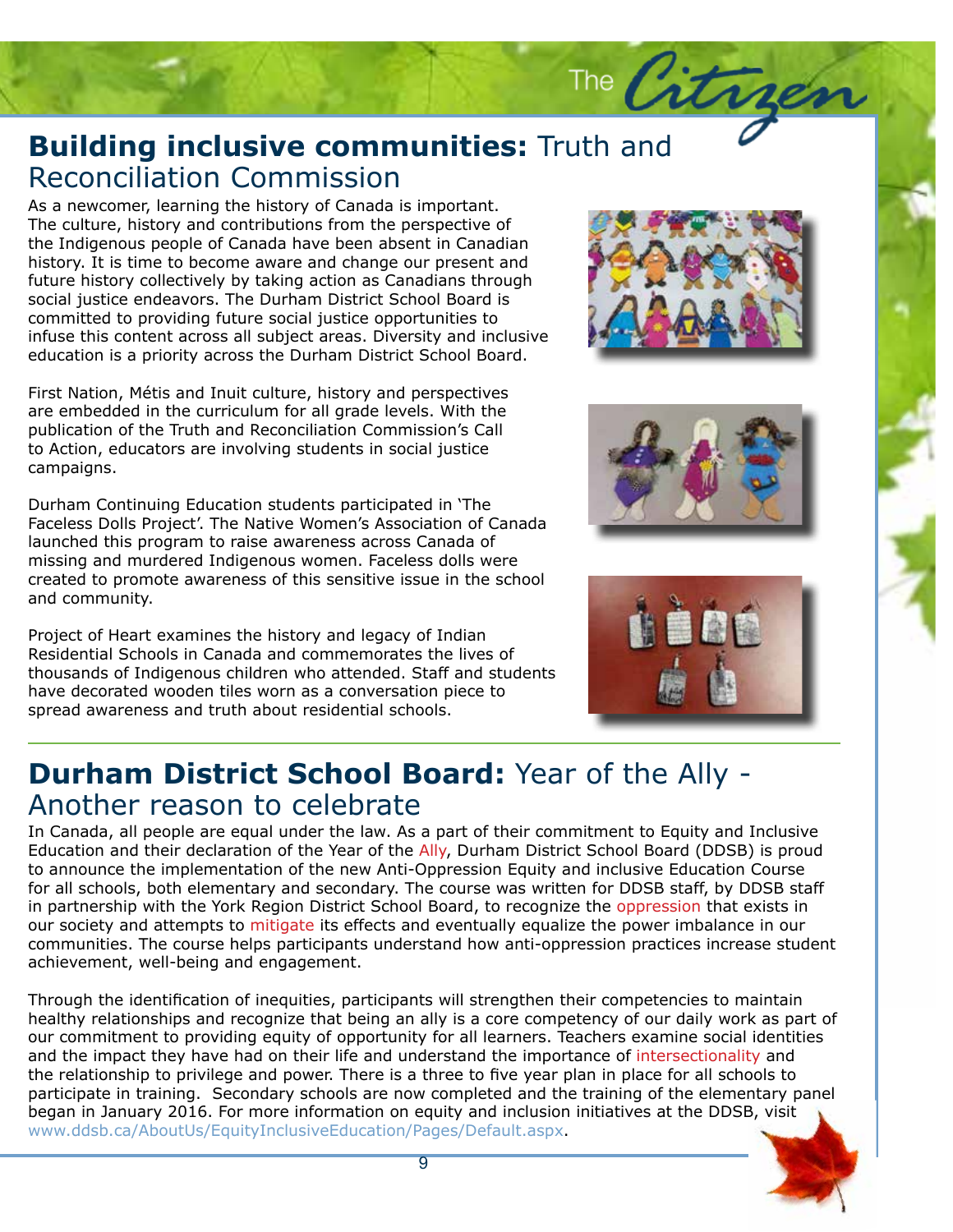# **Creating healthy communities:** Newcomer gardeners



Being a newcomer in Canada sometimes means leaving behind many things, even the ability to grow your own food. It is a common story heard in the Welcome Centre's Newcomer Community Garden. Clients come with stories of a rural agricultural life from their home countries and feel a sense of disconnect from food production since immigrating to Canada. Many live in apartment complexes with no access to land. Our garden provides a space for newcomers to cultivate, learn, and engage with others, while practicing their English. Newcomers bring diverse agricultural knowledge and horticultural skills from around the world.

The Newcomer Community Garden was built in spring 2012 and is now about to start its fifth season. Managed by the Welcome Centre Community Connections Program, the garden provides a unique hands-on learning environment. Clients learn about local produce, native pollinator plants

and the importance of insects, how to plant and care for plants, and of course the fun part, harvesting! While participating in the garden, newcomers build their vocabulary, learn teamwork, experience community building, and gain a sense of stewardship. It's an amazing example of cross-cultural dialogue at its finest.

Beginning in May, the garden group will meet on a weekly basis at the Ajax Welcome Centre. If you are interested in becoming a part of the Newcomer Community Garden, contact Jennifer 905-686-2661. For information about other services at the Durham Welcome Centres, visit www.welcomecentre.ca.

## **Settling in Durham:** Water meter scams

In Ontario, we are so lucky to have safe drinking water and in every home there is a water meter that tells you how much water your household uses. Be aware that there have been many reports of doorto-door salespeople visiting Durham homes selling water treatment and metering equipment that is not endorsed by the Regional government.

These salespeople often ask to test the residents' water or see their water meter. The Region of Durham does not sell nor endorse water filters or treatment equipment for residents.

The Region provides clean, safe drinking water, which meets provincial water quality standards. Water undergoes extensive testing and does not require further treatment.

If someone shows up at your door, remember the following to protect yourself from scams:



- Ask for identification. All Regional employees and authorized contractors carry photo identification.
- Durham Region staff will not visit without sending an official letter and scheduling an appointment.
- Call the Region to confirm that the visit is legitimate.
- Don't feel pressured to sign contracts on the spot, or to let anyone into your home.
- Never give out your personal information.

Learn more about Durham's municipal water at www.durham.ca/water.

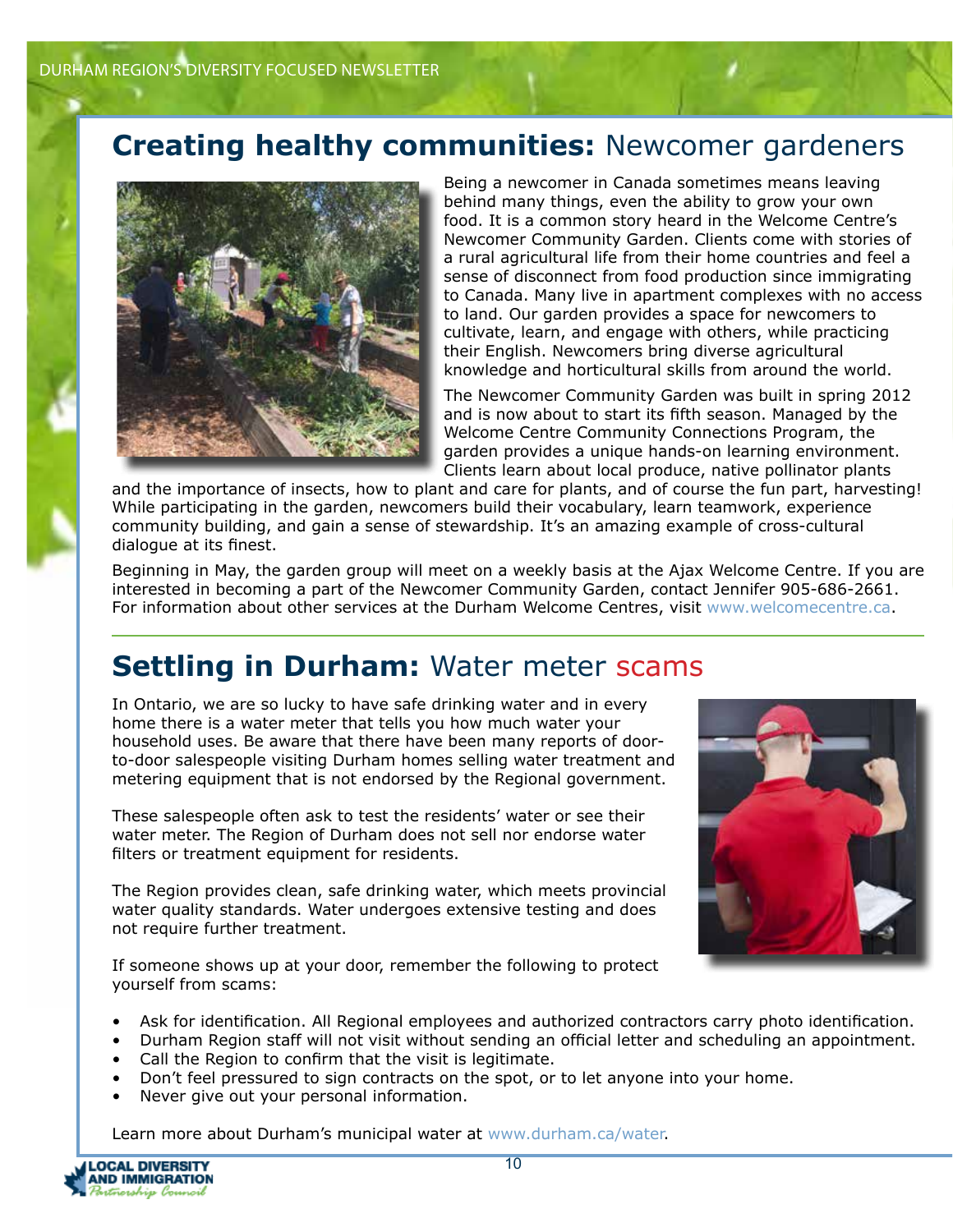# **Settling in Durham: Preventative health care**

There are some things you can do to reduce the risk of cancer, including being checked for early cancer signs. Age and sex are the biggest risk factors for cancer. Finding cancer early can mean earlier and more effective treatment.

As an Ontario resident, you should know about your risks for cancer. My CancerIQ is a website designed to help you understand your risk for cancer and what you can do to help lower that risk. You will receive a personalized risk assessment and action plan with tips and resources based on your personal risk factors. Visit www.mycanceriq.ca.

Men and women over the age of 50 should get checked every two years with a fecal occult blood test (FOBT). The FOBT is a free test that you can do at home. This test looks for blood in the stool which



The Citra

Story Headquarter (1986)<br>Story Headquarter (1986)<br>Story Headquarter (1986)

may be a sign of colon cancer. You can get an FOBT kit from your health care provider, or by calling Telehealth Colorectal Screening Program at 1-866-828-9213.

If you don't have a health care provider, call Durham Health Connection Line at 1-800-841-2729 or 905-666-6241

### **Glossary**

Ally – a person who supports or is friends with another person or cause

Angler – a person who fishes

Barriers to employment – something that gets in the way of someone being able to find and/or keep a job

Equip – to give something that helps someone to be ready to do an activity or task

Foster – to build up or encourage

Gain exposure – to learn about

Incentives – something extra that will encourage a person or company to do a particular activity or task

Incubated – to keep something warm and protected so that it grows

Innate – something that is part of how a person lives or acts, not something that is learned

Intersectionality – the understanding that a person has many different experiences and parts of who they are that affect how they live and interact with others and how others interact with them

Legacies – the things or emotions or ideas that people or organizations leave behind when they age

Mitigate – to decrease or lessen the bad effects of something

Offending – someone or something that has done something wrong

Oppression – when someone or something is able to force their ideas or actions on someone or something else

Ripple effect – something that happens unintentionally as a result of something else being done elsewhere

Scams – an illegal activity, usually done through tricking someone or through deceit

Soft skills – knowledge of the cultural norms and practices in a particular social or job setting

Spring-cleaning – a colloquialism referring to cleaning, tidying and organizing around the house, garden and garage as the seasons change

Sugar bush – the area in a forest or on a farm where the sap of certain maple trees is collected and turned into maple syrup (yum!)

Unearths - discovers